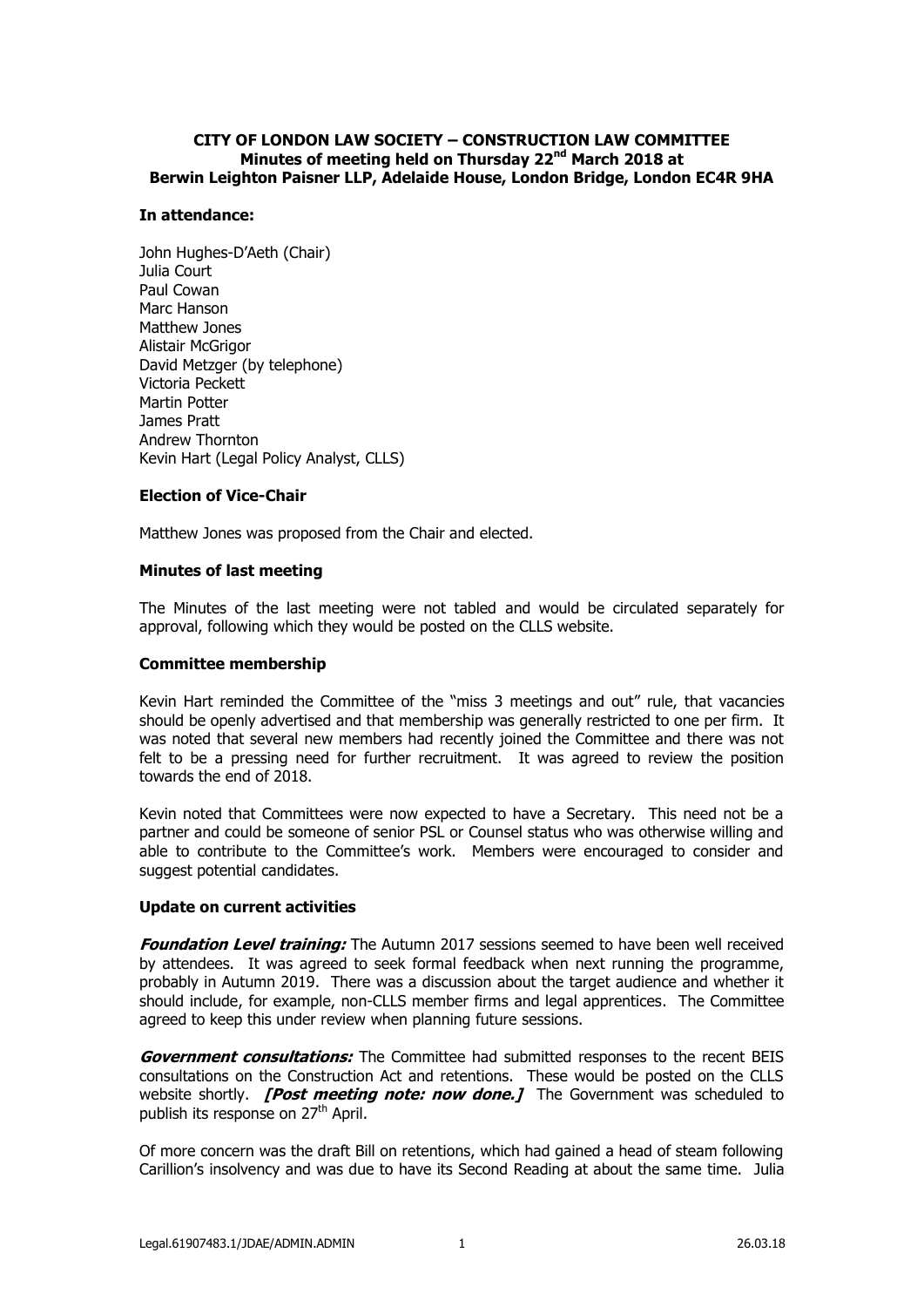Court noted that BEIS had indicated (via TeCSA) a willingness to consult with practitioners on the subject. It was agreed that a working group comprising Francis Ho, David Metzger, Victoria Peckett and Martin Potter should take this forward on behalf of the Committee.

**Business Contract Terms (Assignment of Receivables) Regulations:** David Metzger reported that a revised draft of the Regulations had been published and was in circulation for final comment. It was a substantial improvement on previous drafts, due in large measure to the combined lobbying of several CLLS Committees (Financial, Banking, Construction and Insolvency). The Committee thanked David for his efforts on its behalf.

**Escrow Agreement:** This (and the associated guidance) was now in final form and would be uploaded to the CLLS website shortly. The Chair agreed to seek to place an article on the topic in Building magazine, which could then be re-published under the CLLS banner.

## **Possible future work**

**Security assignments in lending transactions:** The Committee noted the issue raised by the *Mailbox* case, on which it would be helpful for construction and finance lawyers to find common ground. Marc Hanson, Matthew Jones and Alistair McGrigor undertook to produce a paper outlining the problem, for discussion with the Financial Law Committee.

**Pre-construction agreements:** The Committee noted that the problem highlighted by the Almacantar decision was more commercial than legal in nature. Given that the JCT had published a form of PCSA, this was not considered to be a priority for the Committee.

**Performance bonds:** Some members had encountered issues when calling on adjudication bonds following Carillion's insolvency. It appeared that sureties were still seeking to avoid payment wherever possible; this was only likely to change if they started to lose business, which apparently was not yet happening. The JCT was working on a form of adjudication bond (in liaison with the surety market) and the Committee agreed to wait until this was available before taking its own steps.

The Committee discussed whether US-style bonds with step-in rights might offer an option, but these were only felt likely to be suitable for very large projects (if at all). It also noted that step-in rights at the sub-contract level had generally not worked as intended, although in some cases they had enabled a discussion to happen between the client and sub-contractors.

**Tenant fit-out and insurance:** This remained a live (and poorly understood) issue. The Committee agreed to review and refresh its previous note (prepared in conjunction with the Land Law Committee and the RICS) to make reference to the JCT 2016 provisions. Marc Hanson and Victoria Peckett undertook to action this.

**Due diligence reporting:** The Committee noted the variable quality of reporting by the borrower's lawyers on construction documents in finance transactions. It was agreed that it would be desirable to create a model framework if possible, covering both the level of detail to be included and the extent of reliance by third parties (including limits of liability). Marc Hanson and Matthew Jones undertook to produce a first draft.

**Project bank accounts:** Although common in the public sector, these had gained very little traction among private clients, not least because the clearing banks were only willing to offer them on a "funded" basis. It was agreed that this should not be a priority for the Committee.

#### **Insurance update**

Andrew Thornton drew the Committee's attention to three recent developments: